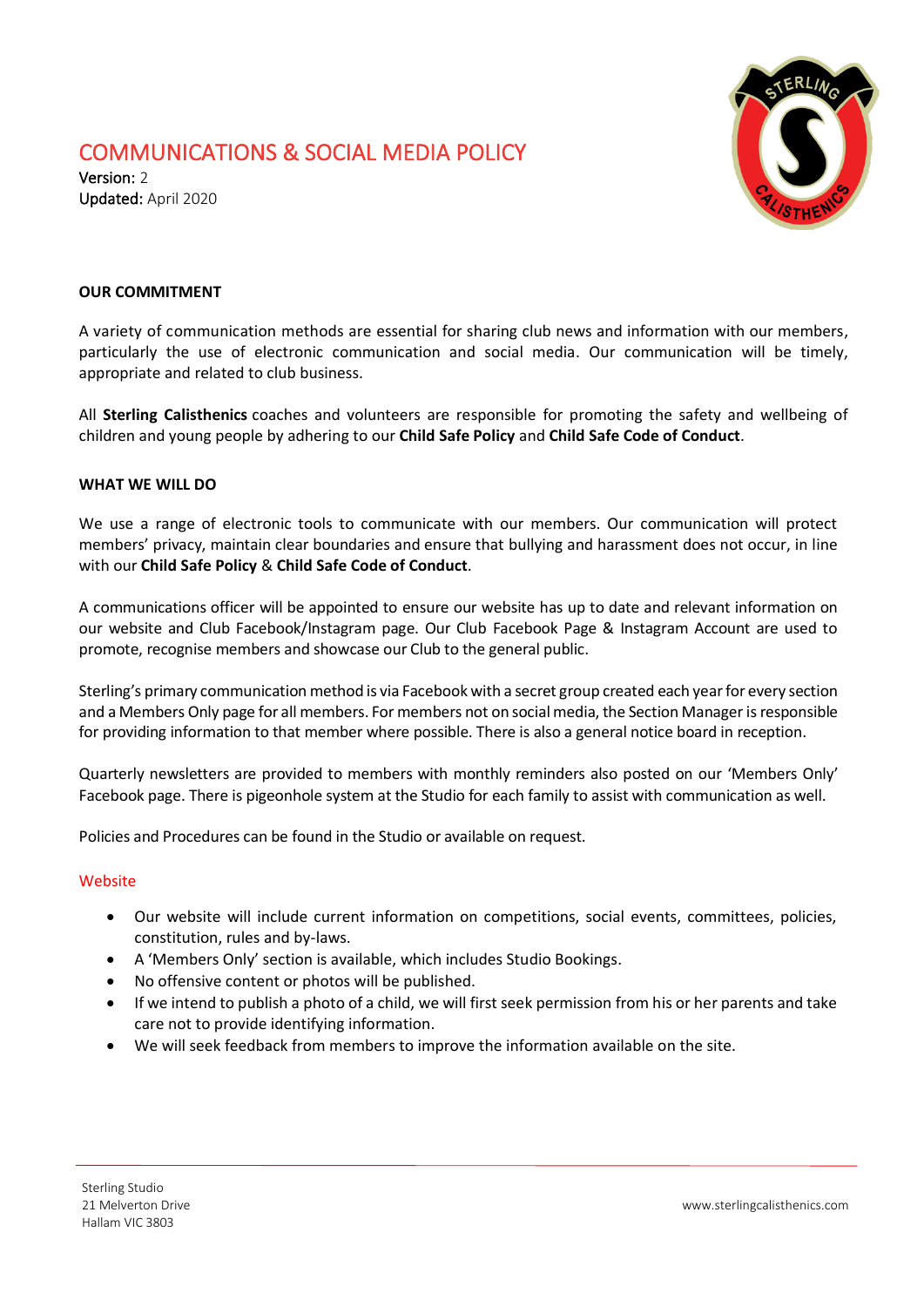## COMMUNICATIONS & SOCIAL MEDIA POLICY

Version: 2 Updated: April 2020



## SMS and email

Committee members, coaches and team managers may use SMS and email to provide information about competition, training, club-sanctioned social events and other club business, however:

- SMS messages should be short and about club/team matters.
- Email communication will be used when more information is required.
- Communication involving children will be directed through their parents.

#### Social media websites

- We treat all social media postings, blogs, status updates and tweets as public 'comment'.
- Postings (written, photos or videos) will be family-friendly and feature positive club news and events.
- No personal information about our members will be disclosed.
- No statements will be made that are misleading, false or likely to injure a person's reputation.
- No statements will be made that might bring our club into disrepute.
- Abusive, discriminatory, intimidating or offensive statements will not be tolerated. Offending posts will be removed and those responsible will be blocked from the site.

#### **WHAT WE ASK YOU TO DO**

We expect our members to conduct themselves appropriately when using electronic communication to share information with other members or posting material on public websites connected to the club. Electronic communication:

- should be restricted to club matters
- must not offend, intimidate, humiliate or bully another person
- must not be misleading, false or injure the reputation of another person
- should respect and maintain the privacy of members
- must not bring the club into disrepute.

Coaches and others who work with children and young people must direct electronic communication through the child's parents.

#### **NON-COMPLIANCE**

Members may face disciplinary action for sending inappropriate electronic communication or posting online content or comments that harass, offend, intimidate or humiliate another member, as outlined in our member protection policy or code of conduct.

Under certain circumstances, cyber bullying (e.g. bullying that is carried out through an internet service such as email, a chat room, discussion group, instant messaging, social media or website) is a criminal offence that can be reported to the police.